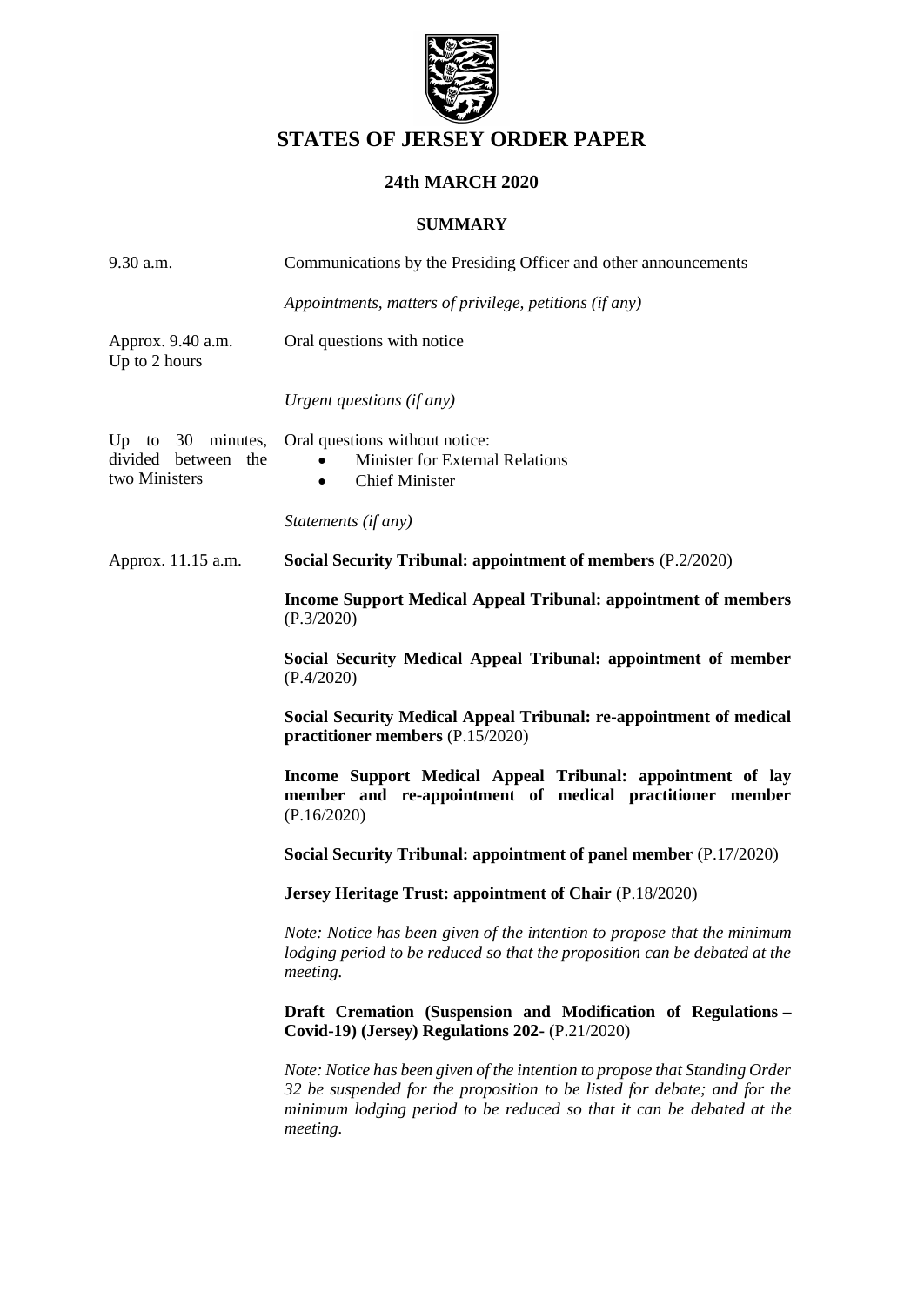

**[Draft Unlawful Public Entertainments \(Amendment\) \(Jersey\)](https://statesassembly.gov.je/AssemblyPropositions/2020/P.22-2020.pdf)  [Regulations 202-](https://statesassembly.gov.je/AssemblyPropositions/2020/P.22-2020.pdf)** (P.22/2020)

*Note: Notice has been given of the intention to propose that Standing Order 32 be suspended for the proposition to be listed for debate; and for the minimum lodging period to be reduced so that it can be debated at the meeting.*

**[Draft Marriage and Civil Status \(Amendment of Law\) \(Covid-19](https://statesassembly.gov.je/AssemblyPropositions/2020/P.23-2020.pdf) – [Temporary Amendment\) \(Jersey\) Regulations 202-](https://statesassembly.gov.je/AssemblyPropositions/2020/P.23-2020.pdf)** (P.23/2020)

*Note: Notice has been given of the intention to propose that Standing Order 32 be suspended for the proposition to be listed for debate; and for the minimum lodging period to be reduced so that it can be debated at the meeting.*

**[Draft Criminal Procedure \(Jersey\) Law 2018 \(Appointed Day\) \(No.](https://statesassembly.gov.je/AssemblyPropositions/2020/P.24-2020.pdf) 3) Act 202-** [\(P.24/2020\)](https://statesassembly.gov.je/AssemblyPropositions/2020/P.24-2020.pdf)

*Note: Notice has been given of the intention to propose that Standing Order 32 be suspended for the proposition to be listed for debate; and for the minimum lodging period to be reduced so that it can be debated at the meeting.*

**[Draft Statutory Nuisances \(Amendment\) \(Jersey\) Regulations 202-](https://statesassembly.gov.je/AssemblyPropositions/2020/P.25-2020.pdf)** [\(P.25/2020\)](https://statesassembly.gov.je/AssemblyPropositions/2020/P.25-2020.pdf)

*Note: Notice has been given of the intention to propose that Standing Order 32 be suspended for the proposition to be listed for debate; and for the minimum lodging period to be reduced so that it can be debated at the meeting.*

**[Draft Regulation of Care \(Standards and Requirements\) \(Covid-19](https://statesassembly.gov.je/AssemblyPropositions/2020/P.26-2020.pdf) – [Temporary Amendments\) \(Jersey\) Regulations 202-](https://statesassembly.gov.je/AssemblyPropositions/2020/P.26-2020.pdf)** (P.26/2020)

*Note: Notice has been given of the intention to propose that Standing Order 32 be suspended for the proposition to be listed for debate; and for the minimum lodging period to be reduced so that it can be debated at the meeting.*

**[Draft Regulation of Care \(Amendment of Law\) \(Covid-19](https://statesassembly.gov.je/AssemblyPropositions/2020/P.27-2020.pdf) – [Temporary Amendment\) \(Jersey\) Regulations 202-](https://statesassembly.gov.je/AssemblyPropositions/2020/P.27-2020.pdf)** (P.27/2020)

*Note: Notice has been given of the intention to propose that Standing Order 32 be suspended for the proposition to be listed for debate; and for the minimum lodging period to be reduced so that it can be debated at the meeting.*

**[Draft Public Finances \(Amendment of Law\) \(Jersey\) Regulations 202-](https://statesassembly.gov.je/AssemblyPropositions/2020/P.28-2020.pdf)** [\(P.28/2020\)](https://statesassembly.gov.je/AssemblyPropositions/2020/P.28-2020.pdf)

*Note: Notice has been given of the intention to propose that Standing Order 32 be suspended for the proposition to be listed for debate; and for the minimum lodging period to be reduced so that it can be debated at the meeting.*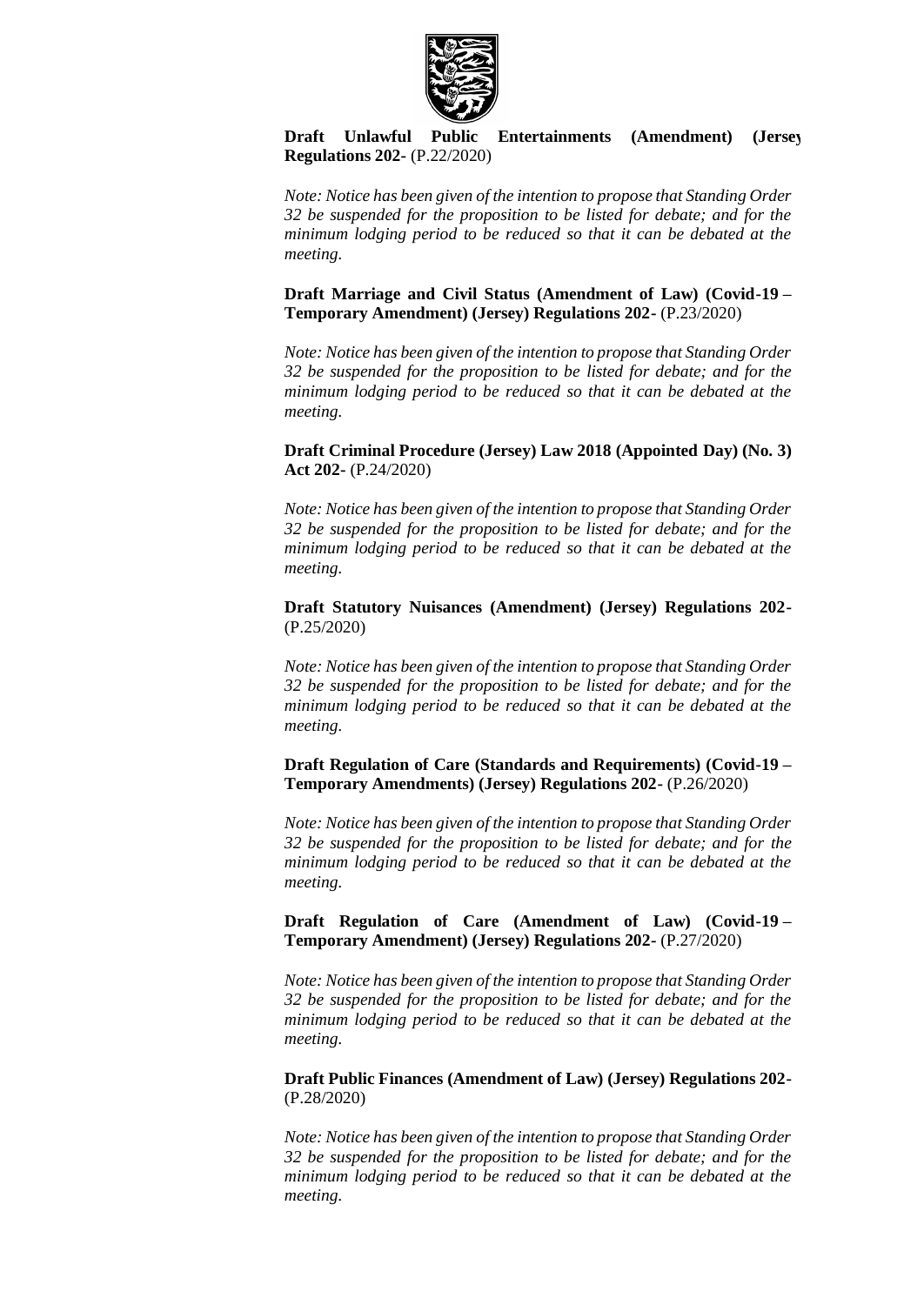

#### **[Draft Public Finances \(Amendment of Law\) \(Jersey\) Regulations 202-](https://statesassembly.gov.je/AssemblyPropositions/2020/P.28-2020Amd.pdf) [\(P.28/2020\): amendment](https://statesassembly.gov.je/AssemblyPropositions/2020/P.28-2020Amd.pdf)** (P.28/2020 Amd.)

*Note: Notice has been given of the intention to propose that Standing Order 32 be suspended for the proposition to be listed for debate; and for the minimum lodging period to be reduced so that it can be debated at the meeting.*

Arrangement of public business at subsequent meetings

*Lunch adjournment likely around 12.45 p.m., until 2.15 p.m. If business is not completed by around 5.30 p.m. the Assembly usually adjourns for the evening and will resume its meeting at 9.30 a.m. on Wednesday 25th and Thursday 26th March 2020 if necessary.*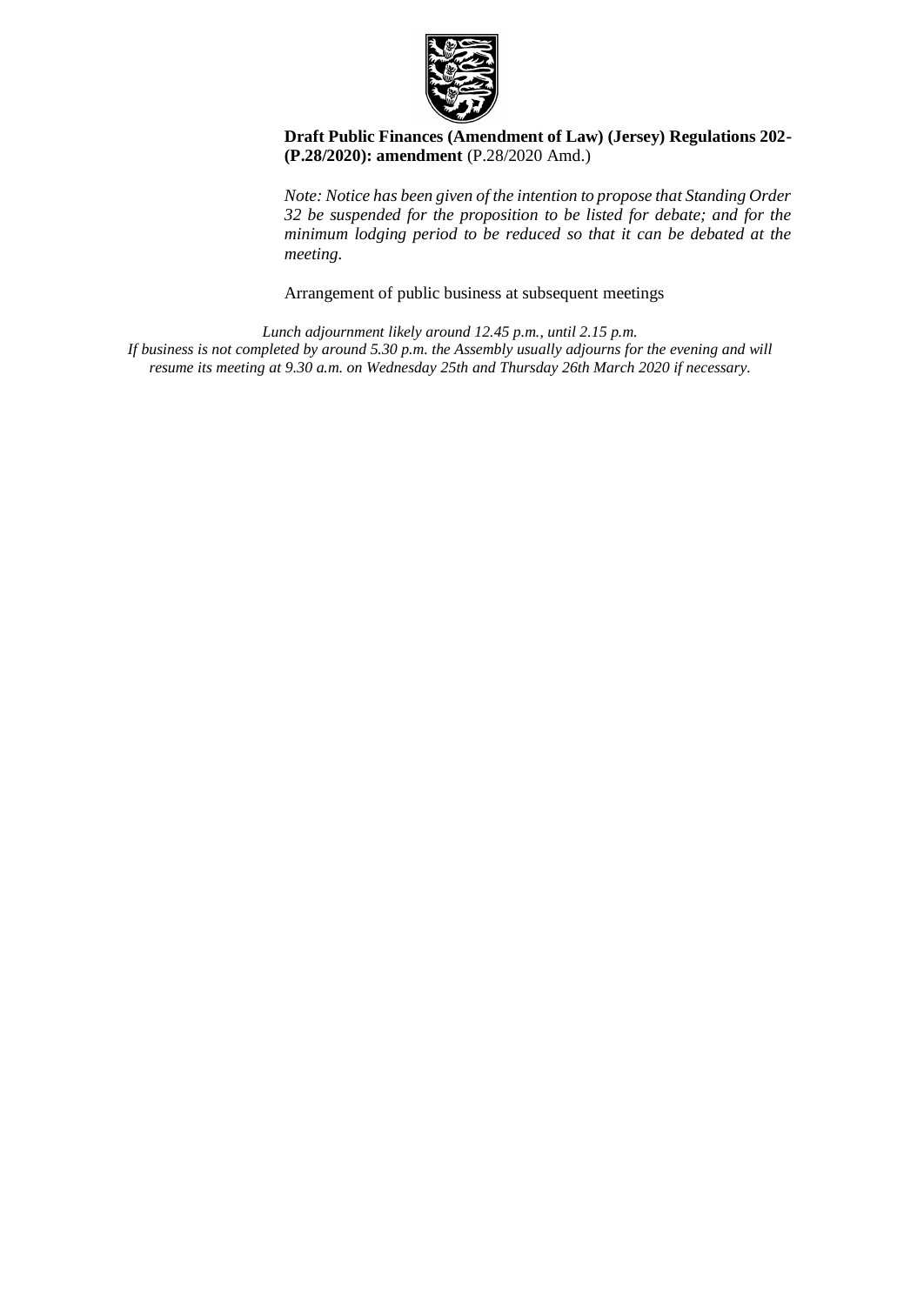

# **STATES OF JERSEY ORDER PAPER**

## **24th MARCH 2020**

## **CONSOLIDATED**

# **A. COMMUNICATIONS BY THE PRESIDING OFFICER**

## **B. TABLING OF SUBORDINATE ENACTMENTS**

\*

\*

\*

\*

\*

\*

|        | Sea Fisheries (Bag Limits) (Jersey) Order 2020.<br>Minister for the Environment.                                                                                                    | R&O.22/2020.              |
|--------|-------------------------------------------------------------------------------------------------------------------------------------------------------------------------------------|---------------------------|
| C.     | <b>DOCUMENTS PRESENTED</b>                                                                                                                                                          |                           |
|        | Island Plan Review 2021-2030: in-committee debate - March 2020.<br>Presented: 13th March 2020, Minister for the Environment.                                                        | R.22/2020.                |
|        | Procedures for allocations from the Reserve: revised policy March 2020.<br>Presented: 18th March 2020, Minister for Treasury and Resources.                                         | R.23/2020.                |
|        | Accounting Standards to be adopted for the States of Jersey's Annual Financial<br>Statements 2019.<br>Presented: 19th March 2020, Minister for Treasury and Resources.              | R.24/2020.                |
| D.     | <b>NOTIFICATION OF LODGED PROPOSITIONS</b>                                                                                                                                          |                           |
|        | Draft Public Health and Safety (Rented Dwellings) (Licensing) (Jersey)<br>Regulations 201- (P.106/2019): third amendment.<br>Lodged: 12th March 2020, Minister for the Environment. | P.106/2019.<br>Amd. $(3)$ |
|        | Bus service: introduction of through-fares.<br>Lodged: 12th March 2020, Deputy M. Tadier of St. Brelade.                                                                            | P.19/2020.                |
| ∗      | Draft Cremation (Suspension and Modification of Regulations - Covid-19)<br>(Jersey) Regulations 202-.<br>Lodged: 20th March 2020, Minister for Health and Social Services.          | P.21/2020.                |
| ∗      | Draft Unlawful Public Entertainments (Amendment) (Jersey) Regulations 202-<br>Lodged: 20th March 2020, Minister for Home Affairs.                                                   | P.22/2020.                |
| ∗      | Draft Marriage and Civil Status (Amendment of Law) (Covid-19 – Temporary<br>Amendment) (Jersey) Regulations 202-.<br>Lodged: 20th March 2020, Minister for Home Affairs.            | P.23/2020.                |
| $\ast$ | Draft Criminal Procedure (Jersey) Law 2018 (Appointed Day) (No. 3) Act<br>$202 -$<br>Lodged: 20th March 2020, Minister for Home Affairs.                                            | P.24/2020.                |
| ∗      | Draft Statutory Nuisances (Amendment) (Jersey) Regulations 202-.<br>Lodged: 20th March 2020, Minister for the Environment.                                                          | P.25/2020.                |
| ∗      | Draft Regulation of Care (Standards and Requirements) (Covid-19 -<br>Temporary Amendments) (Jersey) Regulations 202-.<br>Lodged: 20th March 2020, Chief Minister.                   | P.26/2020.                |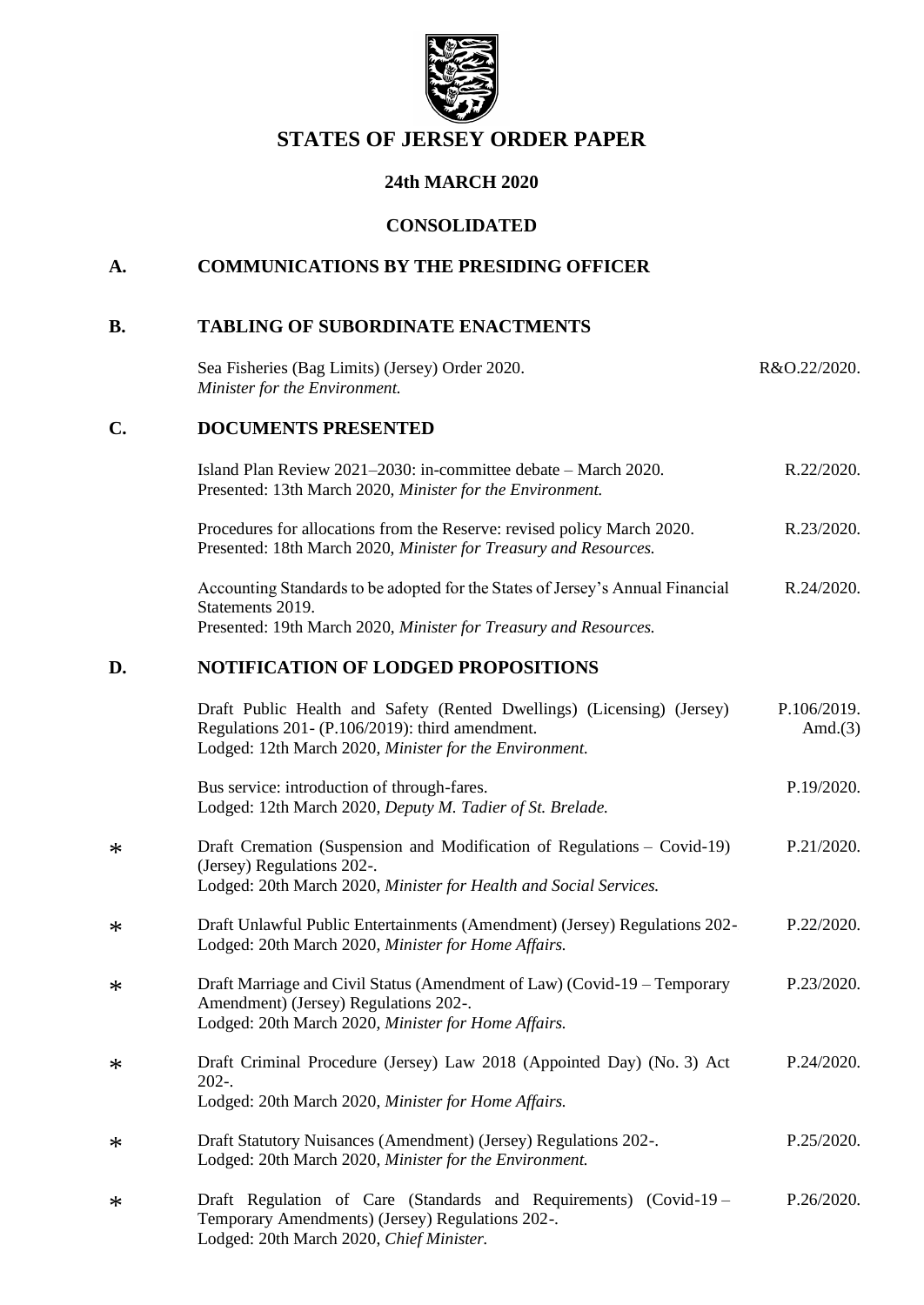

- \* [Draft Regulation of Care \(Amendment of Law\) \(Covid-19](https://statesassembly.gov.je/AssemblyPropositions/2020/P.27-2020.pdf) – Temporary [Amendment\) \(Jersey\) Regulations 202-.](https://statesassembly.gov.je/AssemblyPropositions/2020/P.27-2020.pdf) [Lodged: 20th March 2020,](https://statesassembly.gov.je/AssemblyPropositions/2020/P.27-2020.pdf) *Chief Minister.* [P.27/2020.](https://statesassembly.gov.je/AssemblyPropositions/2020/P.27-2020.pdf)
- \* [Draft Public Finances \(Amendment of Law\) \(Jersey\) Regulations 202-.](https://statesassembly.gov.je/AssemblyPropositions/2020/P.28-2020.pdf) Lodged: 20th March 2020, *[Minister for Treasury and Resources.](https://statesassembly.gov.je/AssemblyPropositions/2020/P.28-2020.pdf)* [P.28/2020.](https://statesassembly.gov.je/AssemblyPropositions/2020/P.28-2020.pdf)
- \* Draft Public Finances [\(Amendment](https://statesassembly.gov.je/AssemblyPropositions/2020/P.28-2020Amd.pdf) of Law) (Jersey) Regulations 202- [\(P.28/2020\):](https://statesassembly.gov.je/AssemblyPropositions/2020/P.28-2020Amd.pdf) amendment. Lodged: 23rd March 2020, *[Corporate](https://statesassembly.gov.je/AssemblyPropositions/2020/P.28-2020Amd.pdf) Services Scrutiny Panel.* [P.28/2020.](https://statesassembly.gov.je/AssemblyPropositions/2020/P.28-2020Amd.pdf) [Amd.](https://statesassembly.gov.je/AssemblyPropositions/2020/P.28-2020Amd.pdf)

## **E. WITHDRAWAL OF LODGED PROPOSITIONS**

In accordance with Standing Order 34(1), the proposer of the following proposition lodged 'au Greffe' has informed the Greffier of the States that it is to be withdrawn –

[Draft Public Health and Safety \(Rented Dwellings\) \(Licensing\) \(Jersey\)](https://statesassembly.gov.je/assemblypropositions/2019/p.106-2019amd.pdf)  Regulations 201- [\(P.106/2019\): amendment.](https://statesassembly.gov.je/assemblypropositions/2019/p.106-2019amd.pdf) [Lodged: 13th December 2019,](https://statesassembly.gov.je/assemblypropositions/2019/p.106-2019amd.pdf) *Minister for the Environment.* [P.106/2019.](https://statesassembly.gov.je/assemblypropositions/2019/p.106-2019amd.pdf) [Amd.](https://statesassembly.gov.je/assemblypropositions/2019/p.106-2019amd.pdf)

## **F. APPOINTMENT OF MINISTERS, COMMITTEES AND PANELS**

## **G. MATTERS OF PRIVILEGE**

#### **H. PETITIONS**

## **I. QUESTIONS**

#### (a) – **Written Questions** *(attached)*

**WQ.131/2020** 1. The Minister for the Environment will table an answer to a question asked by Deputy K.F. Morel of St. Lawrence regarding the Climate Emergency Fund.

- **WQ.133/2020** 2. The Minister for Treasury and Resources will table an answer to a question asked by Senator S.C. Ferguson regarding the 5G network.
- **WQ.135/2020** 3. The Minister for Health and Social Services will table an answer to a question asked by Senator S.C. Ferguson regarding the measures being taken to address the current situation with Covid-19.
- **WQ.136/2020** 4. The Minister for the Environment will table an answer to a question asked by Deputy S.M. Ahier of St. Helier regarding the quality of raw water in Jersey.
- **WQ.137/2020** 5. The Minister for Health and Social Services will table an answer to a question asked by Deputy M.R. Higgins of St. Helier regarding the number of ventilators in the Island.
- **WQ.138/2020** 6. The Minister for Health and Social Services will table an answer to a question asked by Deputy M.R. Higgins of St. Helier regarding the use of private sector health facilities during the Coronavirus emergency.
- **WQ.139/2020** 7. The Minister for Health and Social Services will table an answer to a question asked by Deputy M.R. Higgins of St. Helier regarding the testing of Islanders for Covid-19.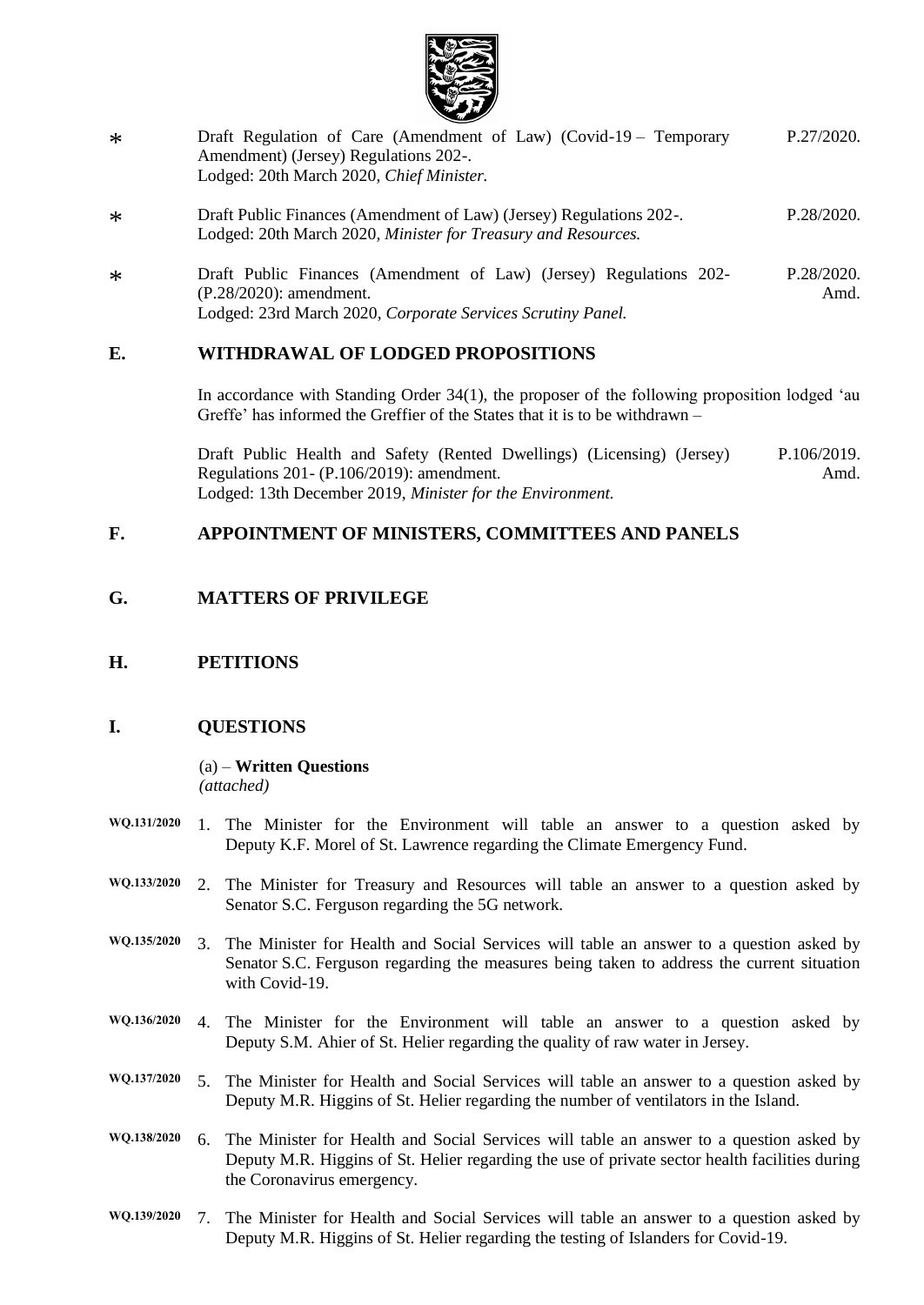

#### **(b) – Oral Questions** (120 minutes)

**OQ.87/2020** 1. Deputy I. Gardiner of St. Helier will ask the following question of the Minister for Economic Development, Tourism, Sport and Culture –

> "Will the Minister advise what plans are in place to ensure that the ports that serve Jersey will continue to operate to allow the maintenance of supplies to the Island during the current Coronavirus situation?"

**OQ.91/2020** 2. Deputy G.P. Southern of St. Helier will ask the following question of the Minister for Health and Social Services –

> "Will the Minister authorise a significant increase in the rate of testing for Coronavirus in the Island along the lines of World Health Organisation recommendations, in order to limit the spread of the virus; and if not, why not?"

**OQ.85/2020** 3. Deputy K.F. Morel of St. Lawrence will ask the following question of the Minister for Social Security –

> "Given the likelihood that many families and individuals will find themselves struggling to pay their rent over the coming months, what measures is the Minister taking to ensure that no Islanders are left without a home during the coronavirus crisis?"

**OQ.83/2020** 4. Deputy K.G. Pamplin of St. Saviour will ask the following question of the Minister for Health and Social Services –

> "Will the Minister explain how it is planned to mitigate the impact on staff at the Hospital, both in terms of their workload and their wellbeing, in the event that they have to deal with a large volume of cases requiring critical care during the current Coronavirus situation?"

**OQ.89/2020** 5. Deputy M.R. Higgins of St. Helier will ask the following question of the Minister for Social Security –

> "Will the Minister advise members whether she will make a cash payment to all adults, possibly on a monthly basis as a form of universal benefit, so that no member of the public goes without during the current pandemic and so that businesses can continue to operate and workers to be employed?"

**OQ.90/2020** 6. Deputy M.R. Higgins of St. Helier will ask the following question of the Minister for Health and Social Services –

> "Will the Minister advise members how many people have been admitted to hospital to date with Covid-19 and what the estimates are for future such admissions on the basis of the models being used by the Government?"

**OQ.84/2020** 7. Deputy K.G. Pamplin of St. Saviour will ask the following question of the Chief Minister –

"Will the Chief Minister explain how, if at all, the Bailiwicks of Jersey and Guernsey are helping and supporting each other during the current Coronavirus situation and what level of communication is being maintained between the Islands' governments?"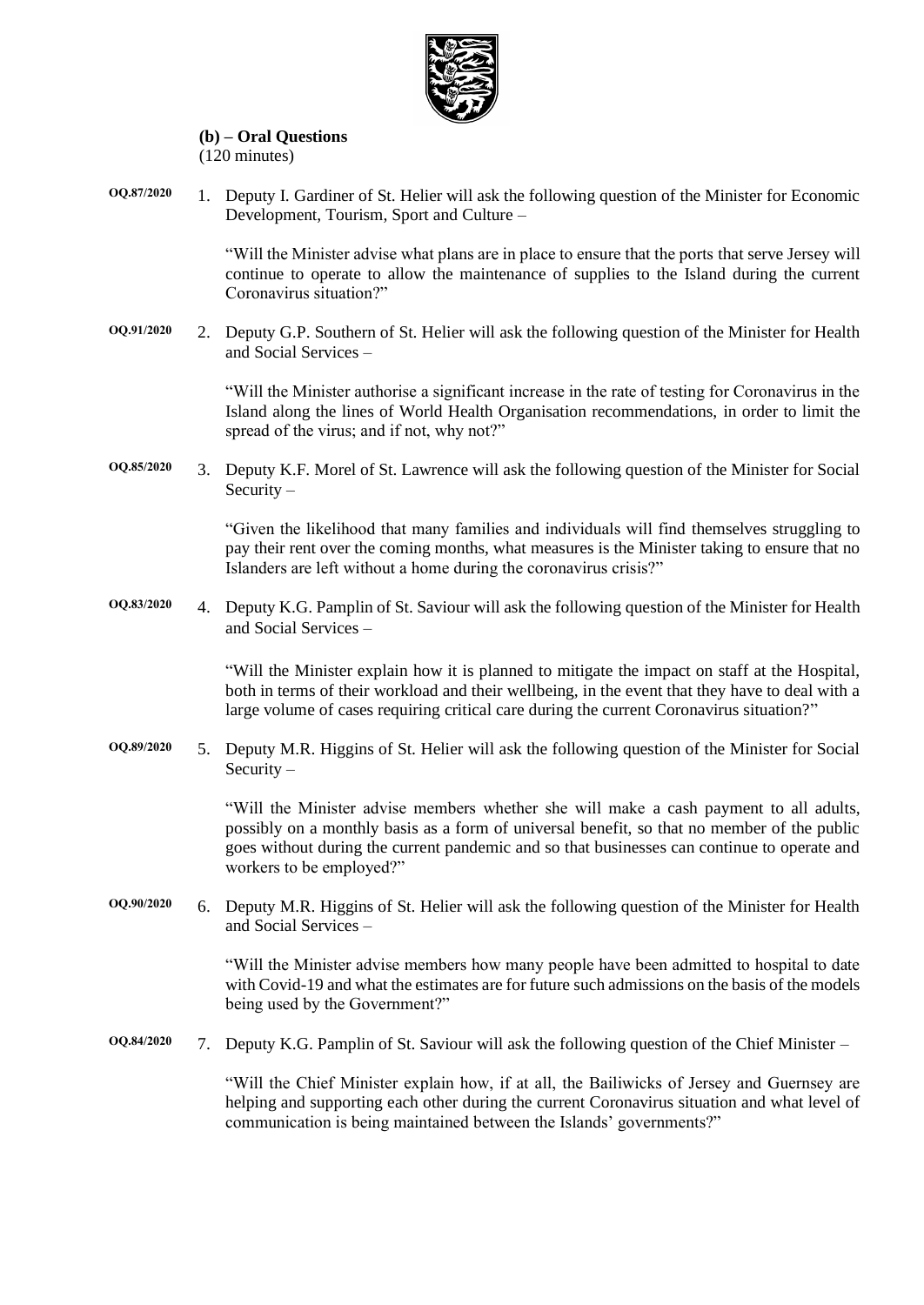

**OQ.86/2020** 8. Deputy K.F. Morel of St. Lawrence will ask the following question of the Chief Minister –

"Will the Chief Minister state what assessment, if any, has been undertaken of any risks arising from Government workers who continue to travel between their homes in the U.K. and their workplaces in Jersey; and will he state when, if at all, any such workers will be required to choose whether to stay in Jersey to work or to remain in the U.K. for the duration of the Coronavirus crisis?"

**OQ.88/2020** 9. Deputy I. Gardiner of St. Helier will ask the following question of the Minister for Home Affairs –

> "Will the Minister advise what actions have been taken (or are being considered) within his portfolio to ensure that people who need to self-isolate following Government advice in fact do so during the current Coronavirus situation?"

**OQ.92/2020** 10. Deputy G.P. Southern of St. Helier will ask the following question of the Minister for Social Security –

> Will the Minister agree to widen the eligibility criteria for Income Support in order to alleviate any hardship caused by the response to the Coronavirus and the anticipated reduction in income for many families in the short and long term and, in particular, to prevent any threat of evictions caused by rent arrears; and if not, why not?

#### **(c) – Questions to Ministers without notice (30 minutes) –**

1st question period – Minister for External Relations

2nd question period – Chief Minister

## **J. PERSONAL STATEMENTS**

## **K. STATEMENTS ON A MATTER OF OFFICIAL RESPONSIBILITY**

## **L. PUBLIC BUSINESS**

| <b>Social Security Tribunal: appointment of members.</b><br>Lodged: 10th January 2020, Minister for Social Security.                                                                 | P.2/2020.  |
|--------------------------------------------------------------------------------------------------------------------------------------------------------------------------------------|------------|
| <b>Income Support Medical Appeal Tribunal: appointment of members.</b><br>Lodged: 10th January 2020, Minister for Social Security.                                                   | P.3/2020.  |
| Social Security Medical Appeal Tribunal: appointment of member.<br>Lodged: 10th January 2020, Minister for Social Security.                                                          | P.4/2020.  |
| Social Security Medical Appeal Tribunal: re-appointment of medical<br>practitioner members.<br>Lodged: 25th February 2020, Minister for Social Security.                             | P.15/2020. |
| Income Support Medical Appeal Tribunal: appointment of lay member and<br>re-appointment of medical practitioner member.<br>Lodged: 25th February 2020, Minister for Social Security. | P.16/2020. |
| Social Security Tribunal: appointment of panel member.                                                                                                                               | P.17/2020. |

[Lodged: 25th February 2020,](https://statesassembly.gov.je/assemblypropositions/2020/p.17-2020.pdf) *Minister for Social Security.*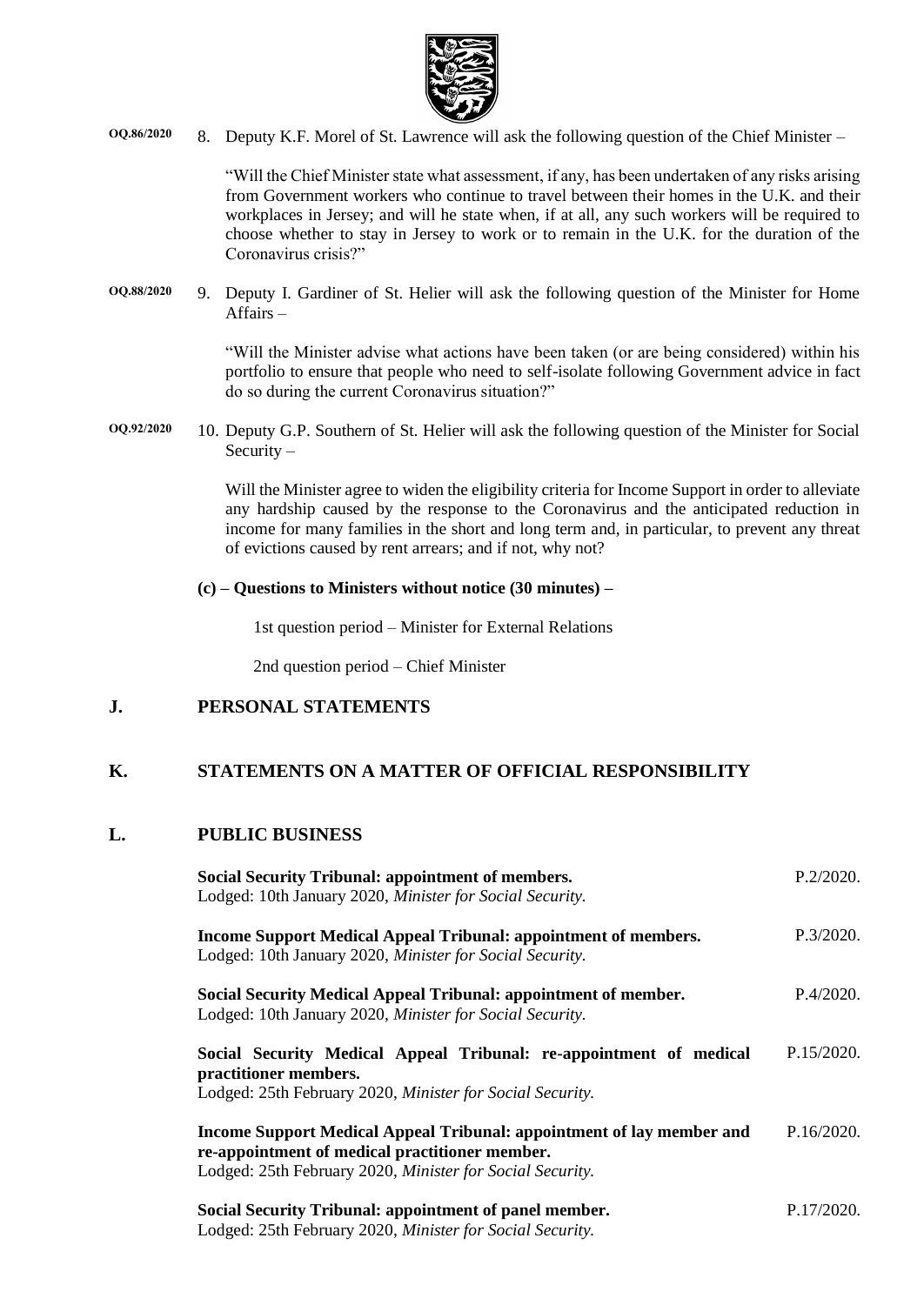

#### **[Jersey Heritage Trust: appointment of Chair.](https://statesassembly.gov.je/assemblypropositions/2020/p.18-2020.pdf)**

[P.18/2020.](https://statesassembly.gov.je/assemblypropositions/2020/p.18-2020.pdf)

Lodged: 28th February 2020, *[Minister for Economic Development, Tourism,](https://statesassembly.gov.je/assemblypropositions/2020/p.18-2020.pdf)  [Sport and Culture.](https://statesassembly.gov.je/assemblypropositions/2020/p.18-2020.pdf)*

*Note: Because of the requirement for a four-week lodging period, the minimum lodging period of the proposition lodged by the Minister for Economic Development, Tourism, Sport and Culture will expire on Friday 27th March 2020. The Minister will therefore seek the agreement of the Assembly, under Standing Order 26(7), to reduce the lodging period in order that this matter can be debated at the meeting.*

#### \* **[Draft Cremation \(Suspension and Modification of Regulations](https://statesassembly.gov.je/AssemblyPropositions/2020/P.21-2020.pdf) – Covid-19) [\(Jersey\) Regulations 202-.](https://statesassembly.gov.je/AssemblyPropositions/2020/P.21-2020.pdf)** [P.21/2020.](https://statesassembly.gov.je/AssemblyPropositions/2020/P.21-2020.pdf)

Lodged: 20th March 2020, *[Minister for Health and Social Services.](https://statesassembly.gov.je/AssemblyPropositions/2020/P.21-2020.pdf)*

*Note: Because of the requirement for a six-week lodging period, the minimum lodging period of the proposition of the Minister for Health and Social Services will expire on Friday 1st May 2020. Furthermore, notification for the proposition to be listed for debate could not be provided in accordance with the timescale set out Standing Order 32. The Minister has therefore given notice of his intention to propose, in accordance with Standing Order 80, that Standing Order 32 be suspended in order that the proposition may be listed for debate at the meeting; and subsequently to propose, in accordance with Standing Order 26(7), that the minimum lodging period for the proposition be reduced in order that it can be debated at the meeting.*

#### \* **[Draft Unlawful Public Entertainments \(Amendment\) \(Jersey\) Regulations 202-](https://statesassembly.gov.je/AssemblyPropositions/2020/P.22-2020.pdf)** [P.22/2020.](https://statesassembly.gov.je/AssemblyPropositions/2020/P.22-2020.pdf)

[Lodged: 20th March 2020,](https://statesassembly.gov.je/AssemblyPropositions/2020/P.22-2020.pdf) *Minister for Home Affairs.*

**[.](https://statesassembly.gov.je/AssemblyPropositions/2020/P.22-2020.pdf)**

\*

*Note: Because of the requirement for a six-week lodging period, the minimum lodging period of the proposition of the Minister for Home Affairs will expire on Friday 1st May 2020. Furthermore, notification for the proposition to be listed for debate could not be provided in accordance with the timescale set out Standing Order 32. The Minister has therefore given notice of his intention to propose, in accordance with Standing Order 80, that Standing Order 32 be suspended in order that the proposition may be listed for debate at the meeting; and subsequently to propose, in accordance with Standing Order 26(7), that the minimum lodging period for the proposition be reduced in order that it can be debated at the meeting.*

**[Draft Marriage and Civil Status \(Amendment of Law\) \(Covid-19](https://statesassembly.gov.je/AssemblyPropositions/2020/P.23-2020.pdf) – [Temporary Amendment\) \(Jersey\) Regulations 202-.](https://statesassembly.gov.je/AssemblyPropositions/2020/P.23-2020.pdf)** [Lodged: 20th March 2020,](https://statesassembly.gov.je/AssemblyPropositions/2020/P.23-2020.pdf) *Minister for Home Affairs.* [P.23/2020.](https://statesassembly.gov.je/AssemblyPropositions/2020/P.23-2020.pdf)

*Note: Because of the requirement for a six-week lodging period, the minimum lodging period of the proposition of the Minister for Home Affairs will expire on Friday 1st May 2020. Furthermore, notification for the proposition to be listed for debate could not be provided in accordance with the timescale set out Standing Order 32. The Minister has therefore given notice of his intention to propose, in accordance with Standing Order 80, that Standing Order 32 be suspended in order that the proposition may be listed for debate at the meeting; and subsequently to propose, in accordance with Standing Order 26(7), that the minimum lodging period for the proposition be reduced in order that it can be debated at the meeting.*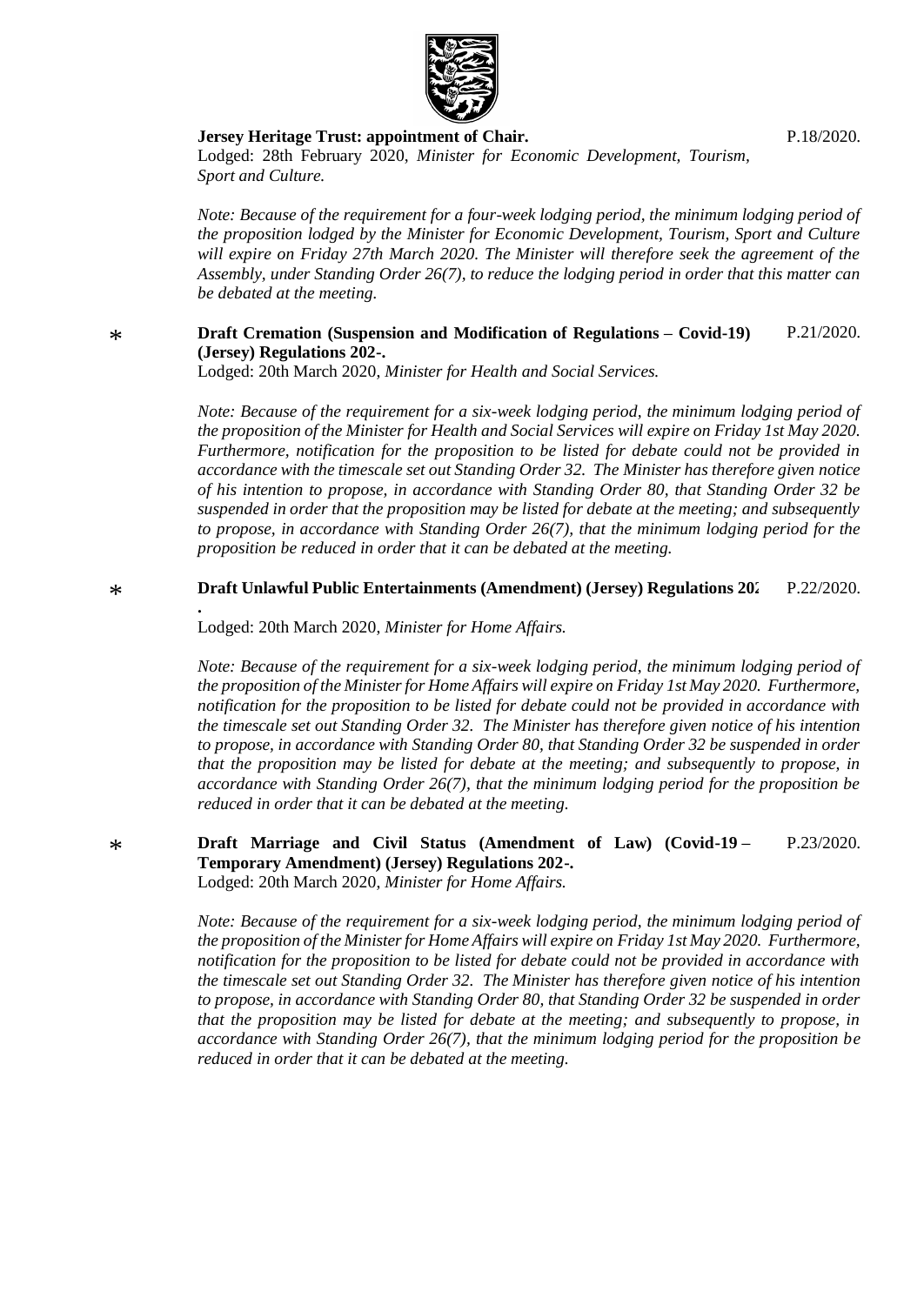

#### **[Draft Criminal Procedure \(Jersey\) Law 2018 \(Appointed Day\) \(No.](https://statesassembly.gov.je/AssemblyPropositions/2020/P.24-2020.pdf) 3) Act [202-.](https://statesassembly.gov.je/AssemblyPropositions/2020/P.24-2020.pdf)** [P.24/2020.](https://statesassembly.gov.je/AssemblyPropositions/2020/P.24-2020.pdf)

[Lodged: 20th March 2020,](https://statesassembly.gov.je/AssemblyPropositions/2020/P.24-2020.pdf) *Minister for Home Affairs.*

*Note: Because of the requirement for a four-week lodging period, the minimum lodging period of the proposition of the Minister for Home Affairs will expire on Friday 17th April 2020. Furthermore, notification for the proposition to be listed for debate could not be provided in accordance with the timescale set out Standing Order 32. The Minister has therefore given notice of his intention to propose, in accordance with Standing Order 80, that Standing Order 32 be suspended in order that the proposition may be listed for debate at the meeting; and subsequently to propose, in accordance with Standing Order 26(7), that the minimum lodging period for the proposition be reduced in order that it can be debated at the meeting.*

#### \* **[Draft Statutory Nuisances \(Amendment\) \(Jersey\) Regulations 202-.](https://statesassembly.gov.je/AssemblyPropositions/2020/P.25-2020.pdf)** Lodged: 20th March 2020, *[Minister for the Environment.](https://statesassembly.gov.je/AssemblyPropositions/2020/P.25-2020.pdf)* [P.25/2020.](https://statesassembly.gov.je/AssemblyPropositions/2020/P.25-2020.pdf)

*Note: Because of the requirement for a six-week lodging period, the minimum lodging period of the proposition of the Minister for the Environment will expire on Friday 1st May 2020. Furthermore, notification for the proposition to be listed for debate could not be provided in accordance with the timescale set out Standing Order 32. The Minister has therefore given notice of his intention to propose, in accordance with Standing Order 80, that Standing Order 32 be suspended in order that the proposition may be listed for debate at the meeting; and subsequently to propose, in accordance with Standing Order 26(7), that the minimum lodging period for the proposition be reduced in order that it can be debated at the meeting.*

**[Draft Regulation of Care \(Standards and Requirements\) \(Covid-19](https://statesassembly.gov.je/AssemblyPropositions/2020/P.26-2020.pdf) – [Temporary Amendments\) \(Jersey\) Regulations 202-.](https://statesassembly.gov.je/AssemblyPropositions/2020/P.26-2020.pdf)** [Lodged: 20th March 2020,](https://statesassembly.gov.je/AssemblyPropositions/2020/P.26-2020.pdf) *Chief Minister.* [P.26/2020.](https://statesassembly.gov.je/AssemblyPropositions/2020/P.26-2020.pdf)

*Note: Because of the requirement for a six-week lodging period, the minimum lodging period of the proposition of the Chief Minister will expire on Friday 1st May 2020. Furthermore, notification for the proposition to be listed for debate could not be provided in accordance with the timescale set out Standing Order 32. The Chief Minister has therefore given notice of his intention to propose, in accordance with Standing Order 80, that Standing Order 32 be suspended in order that the proposition may be listed for debate at the meeting; and subsequently to propose, in accordance with Standing Order 26(7), that the minimum lodging period for the proposition be reduced in order that it can be debated at the meeting.*

#### **[Draft Regulation of Care \(Amendment of Law\) \(Covid-19](https://statesassembly.gov.je/AssemblyPropositions/2020/P.27-2020.pdf) – Temporary [Amendment\) \(Jersey\) Regulations 202-.](https://statesassembly.gov.je/AssemblyPropositions/2020/P.27-2020.pdf)** [P.27/2020.](https://statesassembly.gov.je/AssemblyPropositions/2020/P.27-2020.pdf)

[Lodged: 20th March 2020,](https://statesassembly.gov.je/AssemblyPropositions/2020/P.27-2020.pdf) *Chief Minister.*

*Note: Because of the requirement for a six-week lodging period, the minimum lodging period of the proposition of the Chief Minister will expire on Friday 1st May 2020. Furthermore, notification for the proposition to be listed for debate could not be provided in accordance with the timescale set out Standing Order 32. The Chief Minister has therefore given notice of his intention to propose, in accordance with Standing Order 80, that Standing Order 32 be suspended in order that the proposition may be listed for debate at the meeting; and subsequently to propose, in accordance with Standing Order 26(7), that the minimum lodging period for the proposition be reduced in order that it can be debated at the meeting.*

\*

\*

\*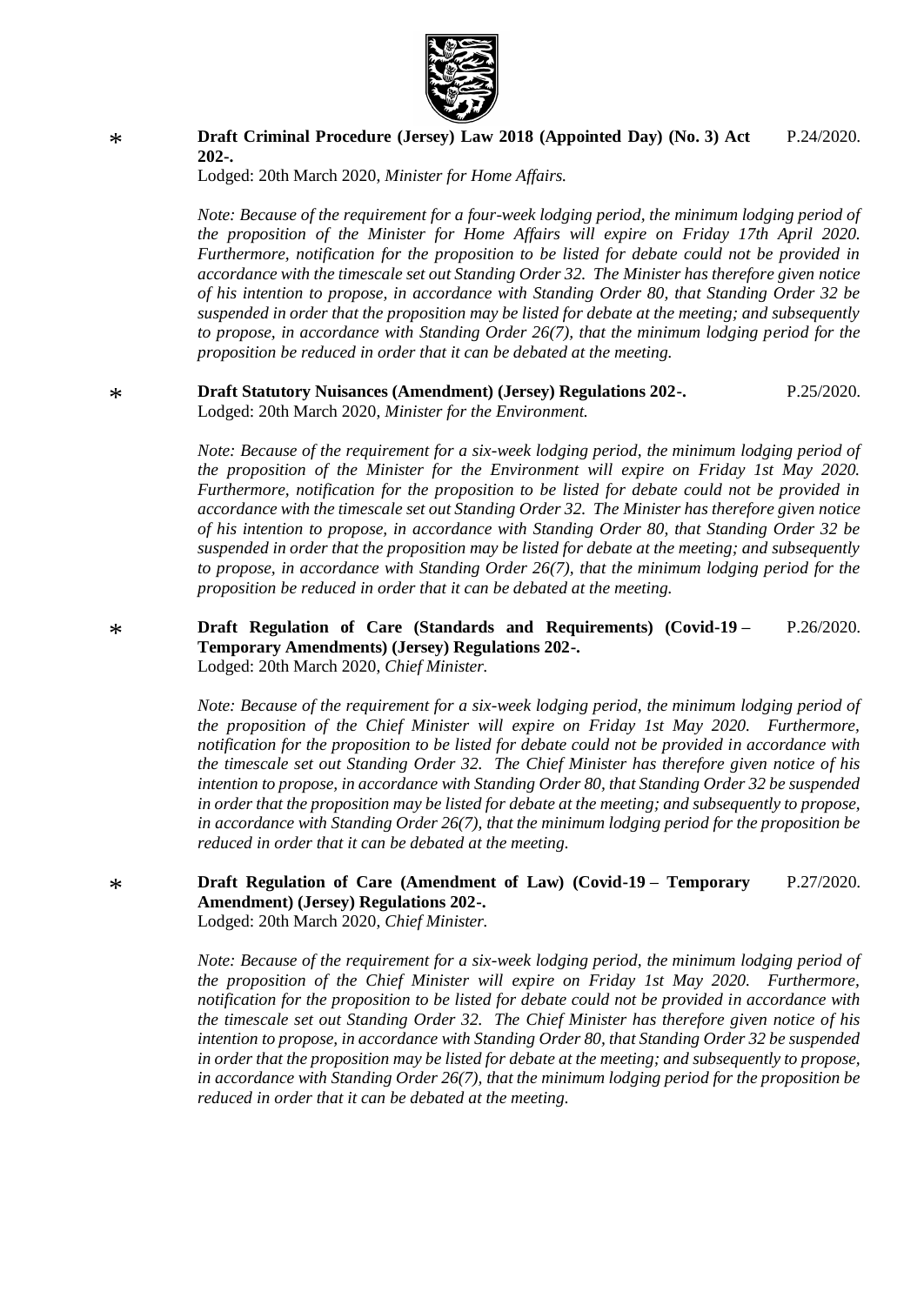

**[Draft Public Finances \(Amendment of Law\) \(Jersey\) Regulations 202-.](https://statesassembly.gov.je/AssemblyPropositions/2020/P.28-2020.pdf)** Lodged: 20th March 2020, *[Minister for Treasury and Resources.](https://statesassembly.gov.je/AssemblyPropositions/2020/P.28-2020.pdf)*

[P.28/2020.](https://statesassembly.gov.je/AssemblyPropositions/2020/P.28-2020.pdf)

*Note: Because of the requirement for a six-week lodging period, the minimum lodging period of the proposition of the Minister for Treasury and Resources will expire on Friday 1st May 2020. Furthermore, notification for the proposition to be listed for debate could not be provided in accordance with the timescale set out Standing Order 32. The Minister has therefore given notice of her intention to propose, in accordance with Standing Order 80, that Standing Order 32 be suspended in order that the proposition may be listed for debate at the meeting; and subsequently to propose, in accordance with Standing Order 26(7), that the minimum lodging period for the proposition be reduced in order that it can be debated at the meeting.*

#### \* **Draft Public Finances [\(Amendment](https://statesassembly.gov.je/AssemblyPropositions/2020/P.28-2020Amd.pdf) of Law) (Jersey) Regulations 202- (P.28/2020): [amendment.](https://statesassembly.gov.je/AssemblyPropositions/2020/P.28-2020Amd.pdf)** [P.28/2020.](https://statesassembly.gov.je/AssemblyPropositions/2020/P.28-2020Amd.pdf) [Amd.](https://statesassembly.gov.je/AssemblyPropositions/2020/P.28-2020Amd.pdf)

Lodged: 23rd March 2020, *[Corporate](https://statesassembly.gov.je/AssemblyPropositions/2020/P.28-2020Amd.pdf) Services Scrutiny Panel.*

*Note: Because of the requirement for a two-week lodging period, the minimum lodging period of the amendment of the Corporate Services Scrutiny Panel will expire on Monday 6th April 2020. Furthermore, notification for the proposition to be listed for debate could not be provided in accordance with the timescale set out Standing Order 32. The Panel has therefore given notice of its intention to propose, in accordance with Standing Order 80, that Standing Order 32 be suspended in order that the proposition may be listed for debate at the meeting; and subsequently to propose, in accordance with Standing Order 26(7), that the minimum lodging period for the proposition be reduced in order that it can be debated at the meeting.*

### **M. ARRANGEMENT OF PUBLIC BUSINESS**

#### **E-petitions**

\*

\* The Chair of the Privileges and Procedures Committee will ask the Assembly whether it wishes to consider in-Committee the following e-petitions that have attracted more than 5,000 signatures -

- ['Put Jersey on a lockdown during the Coronavirus outbreak'](https://petitions.gov.je/petitions/200295)
- ['Emergency support for self-employed business affected by coronavirus epidemic'](https://petitions.gov.je/petitions/200326)

#### **21st April 2020**

| Foreshore: policy for alleged encroachment compensation payments.<br>Lodged: 27th January 2020, Deputy of Grouville.                                                     | P.6/2020.          |
|--------------------------------------------------------------------------------------------------------------------------------------------------------------------------|--------------------|
| The Communications (Jersey) Order 2020: extension to Jersey by Order in<br>Council.                                                                                      | P.14/2020.         |
| Lodged: 19th February 2020, Chief Minister.                                                                                                                              |                    |
| The Communications (Jersey) Order 2020: extension to Jersey by Order in<br>Council $(P.14/2020)$ – addendum to report.<br>Presented: 25th February 2020, Chief Minister. | P.14/2020.<br>Add. |
| <b>Bus service: introduction of through-fares.</b><br>Lodged: 12th March 2020, Deputy M. Tadier of St. Brelade.                                                          | P.19/2020.         |
| 12th May 2020                                                                                                                                                            |                    |

#### **[Ban on the sale of plastic bags.](https://statesassembly.gov.je/assemblypropositions/2020/p.11-2020(re-issue).pdf)** [Lodged: 12th February 2020,](https://statesassembly.gov.je/assemblypropositions/2020/p.11-2020(re-issue).pdf) *Deputy I. Gardiner of St. Helier.* [P.11/2020.](https://statesassembly.gov.je/assemblypropositions/2020/p.11-2020(re-issue).pdf) [\(re-issue\)](https://statesassembly.gov.je/assemblypropositions/2020/p.11-2020(re-issue).pdf)